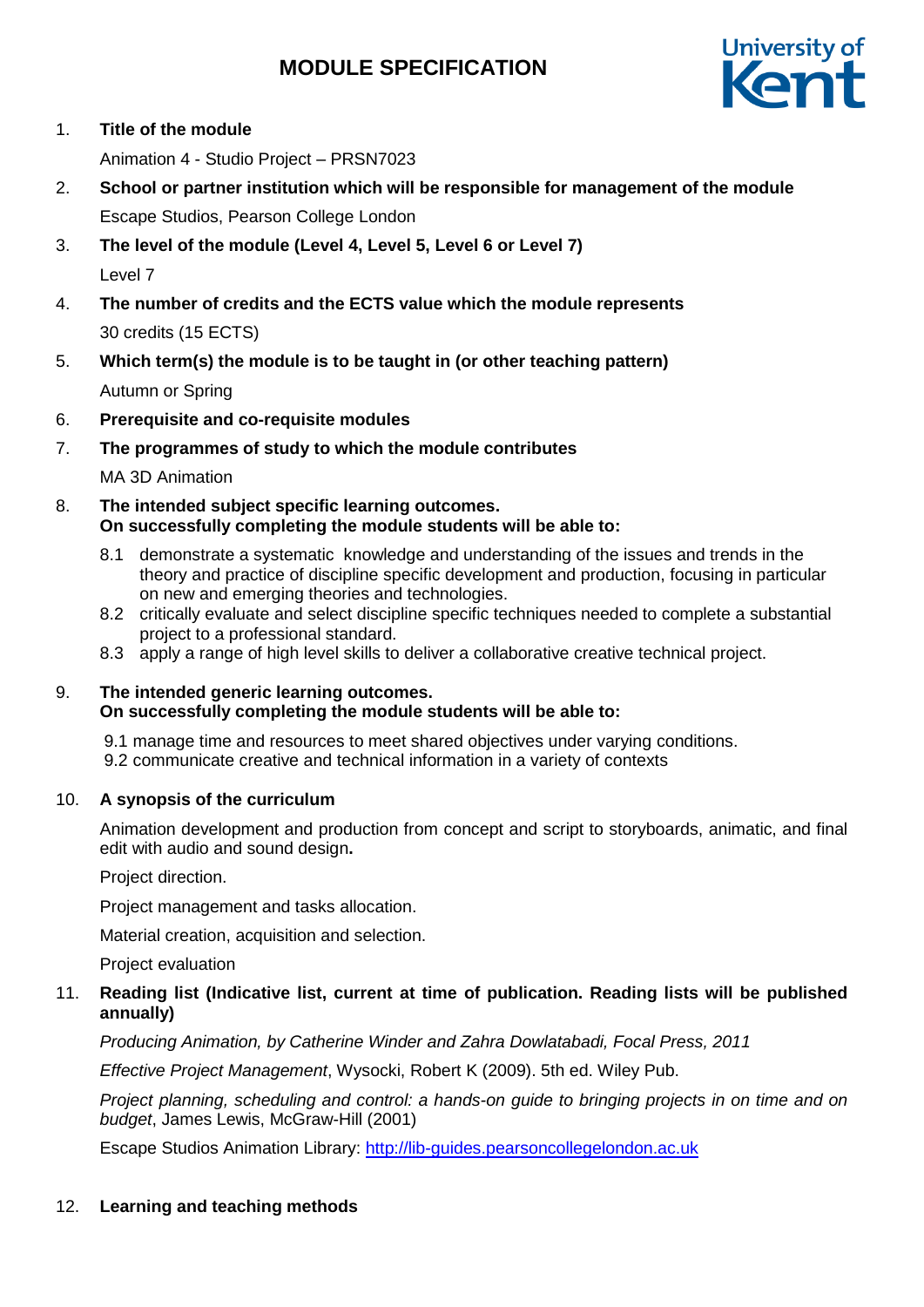# **MODULE SPECIFICATION**



Students undertake a collaborative project in a studio environment to meet a given brief. The project is supervised by tutors and supported by studio assistants through regular formative feedback sessions.

Students are encouraged to take advantage of the potential opportunities to collaborate with students at Escape Studios from different disciplines, such as Visual Effects and Games, mirroring as closely as possible a real studio production environment.

Feedback sessions: 15 hours

Directed study: 285 hours

#### 13. **Assessment methods**

13.1 Main assessment methods

Collaborative Project 80%

Students will be required to be part of a team which will produce a project demonstrating personal and collective choices in techniques and approaches and their application to meet a professional quality brief. The scope of this project means that students will typically be working with others in a team to complete all the project requirements. The aim is to create a visually engaging and technically accomplished piece which demonstrates that they can follow a brief, work with appropriate guidelines, and be an effective team member. The key is to demonstrate skills that will be recognised as those used in professional production. (LO 8.1, 8.2, 8.3, 9.1)

Group presentation (20 minutes) 20% (LO 8.1, 8.2, 9.2)

This will take the form of a retrospective delivered as a 20 minute presentation, giving students the chance to show their work and reflect on the process and the outcome. It will demonstrate the depth of their understanding their area and its practical application during the project. The presentation should clearly identify the role and remit of each individual student on the project.

13.2 Reassessment methods

# 14. **Map of module learning outcomes (sections 8 & 9) to learning and teaching methods (section12) and methods of assessment (section 13)**

| <b>Module learning outcome</b> |                        | 8.1 | 8.2 | 8.3 | 9.1 | 9.2 |
|--------------------------------|------------------------|-----|-----|-----|-----|-----|
| Learning/ teaching method      | <b>Hours allocated</b> |     |     |     |     |     |
| <b>Feedback Sessions</b>       | 15                     | Χ   | X   | X   |     |     |
| <b>Directed Study</b>          | 285                    | X   | х   | Х   | Х   |     |
| <b>Assessment method</b>       |                        |     |     |     |     |     |
| <b>Collaborative Project</b>   |                        | X   | Χ   | Χ   | Χ   |     |
| <b>Presentation</b>            |                        | Χ   | Χ   |     | Х   |     |

#### 15. **Inclusive module design**